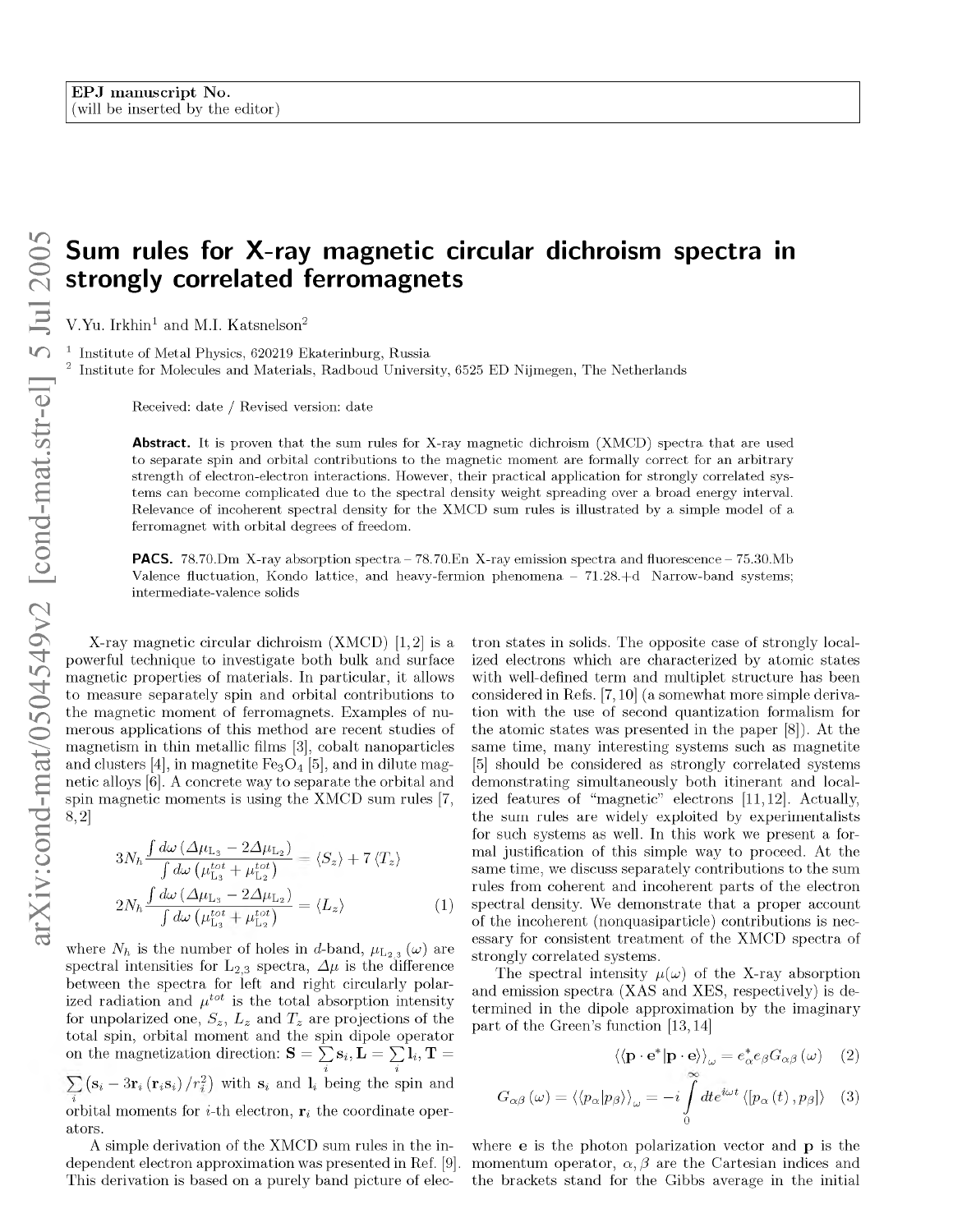<span id="page-1-0"></span>state. For the case of XAS only the part of this operator works which corresponds to the transitions from core states  $|a\rangle$  (with the annihilation operators  $b_a$ ) to the conduction electron states  $|\lambda\rangle$  created by operator  $c_1^{\dagger}$ 

$$
p_{\alpha}^{(+)} = \sum_{a\lambda} \langle \lambda | \, p_{\alpha} \, | a \rangle \, c_{\lambda}^{\dagger} b_{a}, \tag{4}
$$

and only the Hermitian conjugated part  $p_{\alpha}^{(-)}$  works for the XES. For the case of  $\mathrm{L}_{2}(\mathrm{L}_{3})$  spectra *a* labels total moment projection for  $2p_{1/2}$  ( $2p_{3/2}$ ) states, correspondingly, and  $\lambda$  labels spin projection and orbital indices for 3delectrons. Transitions to s-states, which are also allowed in the dipole approximation, are irrelevant for magnetism (in particular, they practically do not contribute to XMCD) and therefore will be neglected further.

<span id="page-1-1"></span>It is important that Eqs. $(3)$ ,  $(4)$  are formally exact irrespective to the degree of localization or delocalization of d-electrons. The use of the atomic representation for the states  $|\lambda\rangle$  allows to obtain explicit expressions for the matrix elements  $\langle \lambda | p_{\alpha} | a \rangle$  in terms of 3*nj*-symbols, fractional parentage coefficients and irreducible matrix elements [\[7,8 ,](#page-3-2)[10\].](#page-3-4) However, for the derivation of the sum rules such a concretization is not necessary and using the A-representation yields a simpler way to proceed. Actually, total intensities of the XAS for different photon polarizations which are needed to obtain the XMCD sum rules are determined by the integrals of the spectral density in the infinite limits. Due to the Kramers-Kronig relations, the latter are equal to

$$
-\int_{-\infty}^{\infty} \frac{d\omega}{\pi} \text{Im} G_{\alpha\beta}(\omega) = \lim_{\omega \to \infty} [\omega \text{Re} G_{\alpha\beta}(\omega)] = \langle [p_{\alpha}, p_{\beta}] \rangle
$$
\n(5)

Here we have used the equations of motion for the Green's functions  $[14]$ . On substituting Eq. $(4)$  into the right-hand side of  $Eq.(5)$  $Eq.(5)$  one can see that the commutator contains just the one-particle density matrices which are expressed in terms of the corresponding anticommutator Green's functions:

$$
\rho_{\lambda'\lambda} = \langle c^{\dagger}_{\lambda} c_{\lambda'} \rangle = - \int_{-\infty}^{\infty} \frac{dE}{\pi} f(E) \text{Im} \langle \langle c_{\lambda'} | c^{\dagger}_{\lambda} \rangle \rangle_{E} \qquad (6)
$$

where  $f(E)$  is the Fermi function; similarly we introduce the core density matrix

$$
\rho_{a'a}^{\text{core}} = \langle b_a^{\dagger} b_{a'} \rangle \tag{7}
$$

Assuming that in the initial state the core electron states are completely occupied, i.e.,  $\rho_{aa'}^{\text{core}} = \delta_{aa'}$ , one can receive the expression for the total spectral weight (integrated intensity) of  $L_{2,3}$  spectra:

$$
\overline{\mu}_{j} = 2\pi \sum_{m_{j}m\sigma m'\sigma'} \langle jm_{j}|lm\frac{1}{2}\sigma\rangle \langle lm\frac{1}{2}\sigma|\mathbf{p}\cdot\mathbf{e}^{*} \qquad (8)
$$

$$
\times(\hat{\mathbf{1}}-\hat{\rho})\mathbf{p}\cdot\mathbf{e}|lm'\frac{1}{2}\sigma'\rangle \langle lm'\frac{1}{2}\sigma'|jm_{j}\rangle
$$

which differs from  $Eq.(2)$  of Ref. [\[9\]](#page-3-3) only by the replacement of one-electron expression for the density matrix  $\rho_{mm'}$  by the exact one. Here  $l = 2, j = 1/2$  (3/2) for  $L_2$  ( $L_3$ ) spectra,  $m, m'$  and  $\sigma, \sigma'$  are the orbital and spin projections of *d*-electrons, respectively,  $m_i$  is the total moment projection for the core states. It is worthwhile to stress that using the orbital indices for itinerant electrons does not mean any approximation: for any particular method of band structure calculations it is always possible to re-expand the Wannier functions at a given site into the spherical harmonics. Thus the density matrix  $\rho_{mm'}$  is in general a linear combination of the band structure occupation numbers with a proper symmetry. Since the total spin and orbital moment as well as the spin dipole operator are one-particle operators, their averages are completely determined by the density matrix. Further use of the Wigner-Eckart theorem to extract angular dependences of the matrix elements and transformations of the arising 3j-symbol products repeat the derivation in Ref. [\[9\]](#page-3-3). Therefore the XMCD sum rules [\(1\)](#page-0-1) are formally valid without any restrictions.

On the other hand, the values of  $\langle S_z \rangle$  and  $\langle L_z \rangle$  obtained in band calculations can violate the sum rules. The calculation of the one-particle density matrix for strongly correlated systems remains a quite nontrivial problem. Generally, this quantity contains both coherent (quasiparticle) contributions which are formally connected with the poles of the Green's function and incoherent (nonquasiparticle) ones which are formally connected with the branch cuts [\[15\].](#page-3-8) In a number of cases (for example, for strongly correlated metals in the vicinity of the Mott transition or for doped Mott insulators [\[16\]](#page-3-8)) the quasiparticle spectral density is much narrower than the incoherent one. One should be therefore careful to avoid a confusion of the incoherent part with a spectrum background.

In practice, the use of the XMCD sum rules for strongly correlated systems is not a completely well-defined procedure since it is impossible to integrate the spectral density in infinite limits. Atomic multiplet structure leads sometimes to much broader distribution of the spectral density in comparison with a standard band picture. This fact has been recently demonstrated [\[17\]](#page-3-9) for the case of  $(La, Sr)MnO<sub>3</sub>$  where the configuration-interaction calculations for  $Mn^{3+}$  ion gave the spectral density with the width of order of  $6\div 7$  eV, in comparison with the value  $2\div 3$  eV within the local density approximation (LDA) or LDA+U. At the same time, the energy separation between  $L_2$  and  $L_3$  spectra varies from  $6\div 8$  eV for the light 3d metals (Ti, V) to  $15\div 20$  eV for heavy ones (Co, Ni, and Cu). This means that for strongly correlated systems  $L_2$  and L3 spectra can overlap appreciably. The energy distribution of the atomic multiplet structure can be comparable with the spin-orbit splitting of the relevant core levels also for rare earth systems which leads to some problems with the practical applications of the XMCD sum rules in the latter case [\[18\]](#page-3-10).

It is a common practice to interpret the core-level spectra for isolated atoms in terms of many-electron multiplet picture rather than one-electron quantum numbers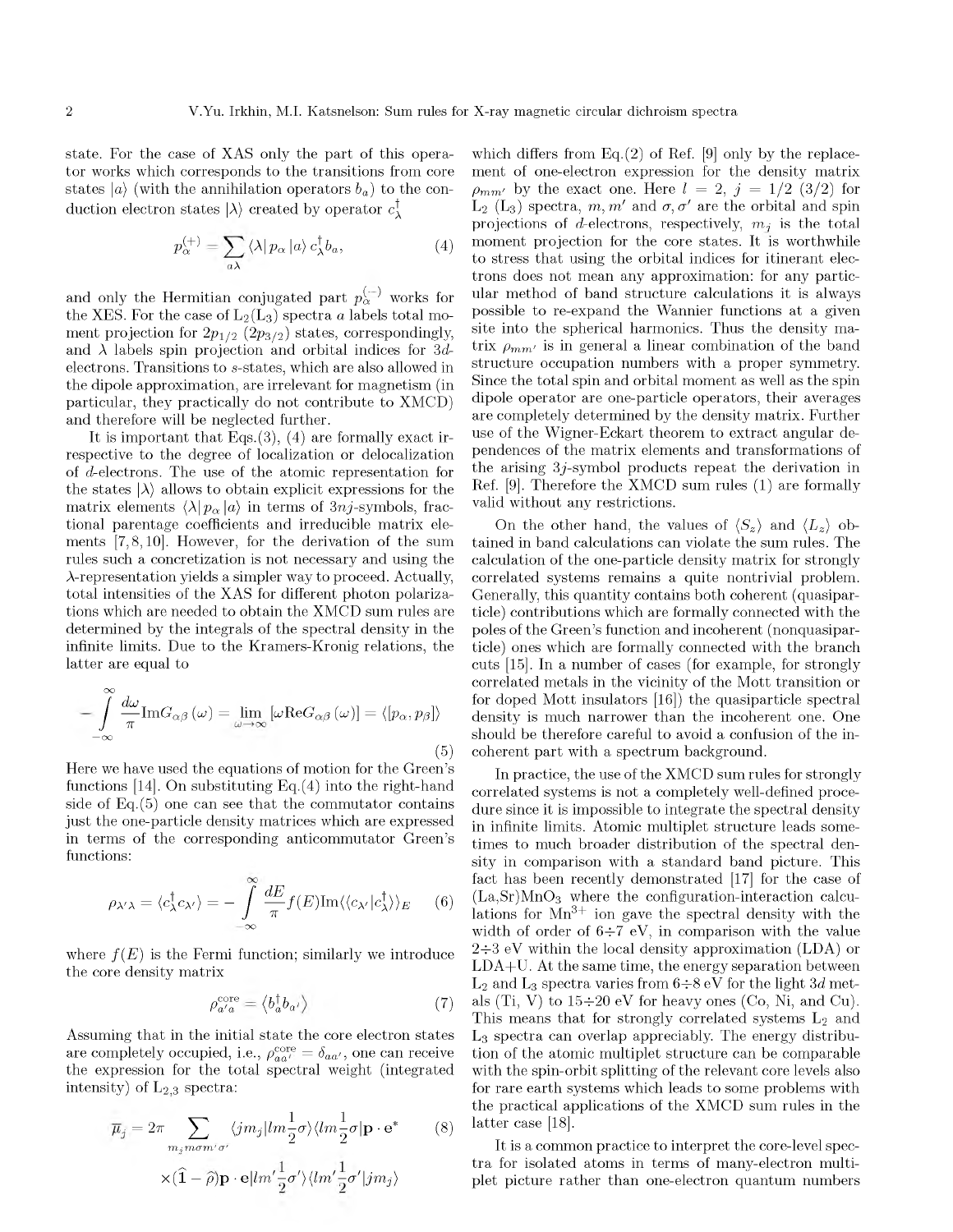<span id="page-2-1"></span> $|\lambda\rangle$  used above. These two approaches can be related via the representation of one-electron operators in terms of the Hubbard X-operators [\[19\]](#page-3-10)  $X^{\Gamma,\Gamma'} = | \Gamma \rangle \langle \Gamma' |$  where  $\Gamma =$  ${nLSM\Sigma}$  labels atomic configuration n, term LS and moment projections  $M, \Sigma$ :

$$
c_{lm\sigma}^{\dagger} = \sum_{n\Gamma_n\Gamma_{n-1}} \sqrt{n} G_{\Gamma_{n-1}}^{\Gamma_n} \langle L_n M_n | L_{n-1} M_{n-1} l m \rangle
$$

$$
\times \langle S_n \Sigma_n | S_{n-1} \Sigma_{n-1} \frac{1}{2} \sigma \rangle X^{\Gamma_n, \Gamma_{n-1}} \qquad (9)
$$

where  $G_{F_{n-1}}^{F_n}$  are the fractional parentage coefficients (see Refs.  $[20, 21]$  $[20, 21]$ . Eq.[\(9\)](#page-2-1) enables one to reproduce the sum rules in the form yielding a detailed information concerning term and multiplet structure [\[7,8 ,](#page-3-2)[10\].](#page-3-4)

At the same time, for a solid the atomic description can be inappropriate. In particular, ferromagnetism itself is an essentially band phenomenon. Moreover, it cannot be properly described in the simplest Hubbard-I approximation [\[22\]](#page-3-13) which assumes a formation of individual Hubbard subbands from separate transitions between the atomic levels. In particular, for a narrow-band ferromagnet we cannot satisfy the sum rules (kinematic relations) for the X-operators in this approximation.

To demonstrate this we consider a simple model of a narrow-band itinerant electron ferromagnet with orbital degrees of freedom which generalizes the standard infinite-U Hubbard model:

$$
\mathcal{H} = \sum_{\mathbf{k}m\sigma} t_{\mathbf{k}m} X_{-\mathbf{k}}^{0,\sigma m} X_{\mathbf{k}}^{\sigma m,0}
$$
 (10)

where  $t_{\mathbf{k}m}$  is the orbital-dependent band energy,  $X_{\mathbf{k}}^{\alpha,\beta}$  is the Fourier transform of the Hubbard operators and 0 labels the hole state at a site.

For this model the exact sum rules should be satisfied for arbitrary  $m, \sigma$ :

<span id="page-2-2"></span>
$$
\delta \equiv n_0 = \langle X^{0,0} \rangle = \langle X_i^{0,\sigma m} X_i^{\sigma m,0} \rangle = \sum_{\mathbf{k}} \langle X_{-\mathbf{k}}^{0,\sigma m} X_{\mathbf{k}}^{\sigma m,0} \rangle
$$

$$
= -\sum_{\mathbf{k}} \int_{-\infty}^{+\infty} \frac{dE}{\pi} f(E) \text{Im} \langle \langle X_{\mathbf{k}}^{\sigma m,0} | X_{-\mathbf{k}}^{0,\sigma m} \rangle \rangle_E. \quad (11)
$$

where  $\delta$  is the concentration of current carriers (holes). The Hubbard-I approximation for this model reads

$$
\langle \langle X_{\mathbf{k}}^{\sigma m,0} | X_{-\mathbf{k}}^{0,\sigma m} \rangle \rangle_E = [E - t_{\mathbf{k}m} (N_0 + N_{\sigma m})]^{-1}.
$$
 (12)

<span id="page-2-0"></span>According to this expression, the quasiparticle pole for  $\sigma = \downarrow$  corresponds to a narrowed band and lies (for the saturated ferromagnet case) above the Fermi level of the holes which obviously violates the sum rule  $(11)$ . In fact, these sum rules are satisfied only due to incoherent (nonquasiparticle) states which are present below the Fermi level for the Hubbard model [\[23\].](#page-3-14) Similar to these papers one obtains for the minority-spin Green's functions in the leading order in small parameter  $\delta$ 

$$
-\frac{1}{\pi}\mathrm{Im}\langle\langle X_{\mathbf{k}}^{\downarrow m,0}|X_{-\mathbf{k}}^{0,\downarrow m}\rangle\rangle_{E}
$$

$$
= \sum_{\mathbf{q}m'} f(E_{\mathbf{k}-\mathbf{q}\uparrow m'}) \delta(E - E_{\mathbf{k}-\mathbf{q}\uparrow m'} + \omega_{\mathbf{q}mm'}). \tag{13}
$$

where  $E_{\mathbf{k}\uparrow m} = t_{\mathbf{k}m}(N_0 + N_{\uparrow m})$ ,  $\omega_{\mathbf{q}mm'}$  are the frequencies of the corresponding spin-flip transitions. Thus we have 100% incoherent contribution to the spectral density below the Fermi level. As the hole concentration increases, the ferromagnetic state becomes non-saturated and a narrow quasiparticle minority-spin band occurs [\[24\].](#page-3-15) However, the main spectral density for this spin projection is still due to the nonquasiparticle contribution. This example demonstrates that, despite the XMCD sum rules for strongly correlated ferromagnets have formally a standard "one-electron" form, the energy distribution of the spectral weight can be drastically different from usual band picture.

The theoretical consideration [\[25\]](#page-3-16) shows that the nonquasiparticle contributions to XES and XAS should be clearly observed. Moreover, such contributions should be considerably enhanced by the interaction with the core hole [\[25\].](#page-3-16) As well as for XES and XAS in general, the main nonquasiparticle effects in the XMCD are connected with the occurrence of the incoherent spectral density in the energy gap for the half-metallic ferromagnets [\[26\].](#page-3-17) These states arise either only below the Fermi energy (for the majority-gap half-metallic ferromagnets such as magnetite) or only above it (for the minority-gap halfmetallic ferromagnets such as Heusler alloys or  $C<sub>r</sub>O<sub>2</sub>$ ; therefore they can be studied by XES and XAS methods, correspondingly. Whereas a standard band theory predicts 100% polarization for the conduction electron (or hole) states, the depolarization due to the nonquasiparticle states can be very strong (for example, in the infinite- $U$ Hubbard model limit there is no polarization at all [\[23\]](#page-3-14)). At the same time, *ab initio* calculations of the correlation effects for the half-metallic Heusler alloy NiMnSb give a rather small spectral weight of the nonquasiparticle states (about 4%) [\[27\]](#page-3-18) and therefore it would be preferable to investigate them for the half-metallic ferromagnets with more strong correlations such as  $Fe<sub>3</sub>O<sub>4</sub>$  (by XES) and  $CrO<sub>2</sub>$  (by XAS).

The research described was supported in part by Grant No. 747.2003.2 from the Russian Basic Research Foundation (Support of Scientific Schools), by Russian Science Support Foundation and by the Netherlands Organization for Scientific Research (Grant NWO 047.016.005).

## **References**

- 1. *Spin-Orbit-Influenced Spectroscopies of Magnetic Solids*, ed. by H. Ebert and G. Schütz (Springer, Berlin, 1996).
- 2. H. Ebert, Rep. Prog. Phys. 59, 1665 (1996).
- 3. F. Nolting, A. Scholl, J. Stöhr, J. W. Seo, J. Fompeyrine, H. Siegwart, J.-P. Locquet, S. Anders, J. Lüning, E. E. Fullerton, M. F. Toney, M. R. Scheinfein, and H. A. Padmore, Nature 405, 767 (2000).
- 4. P. Gambardella, S. Rusponi, M. Veronese, S. S. Dhesi, C. Grazioli, A. Dallmeyer, I. Cabria, R. Zeller, P. H. Dederichs, K. Kern, C. Carbone, and H. Brune, Science 300, 1130 (2003).